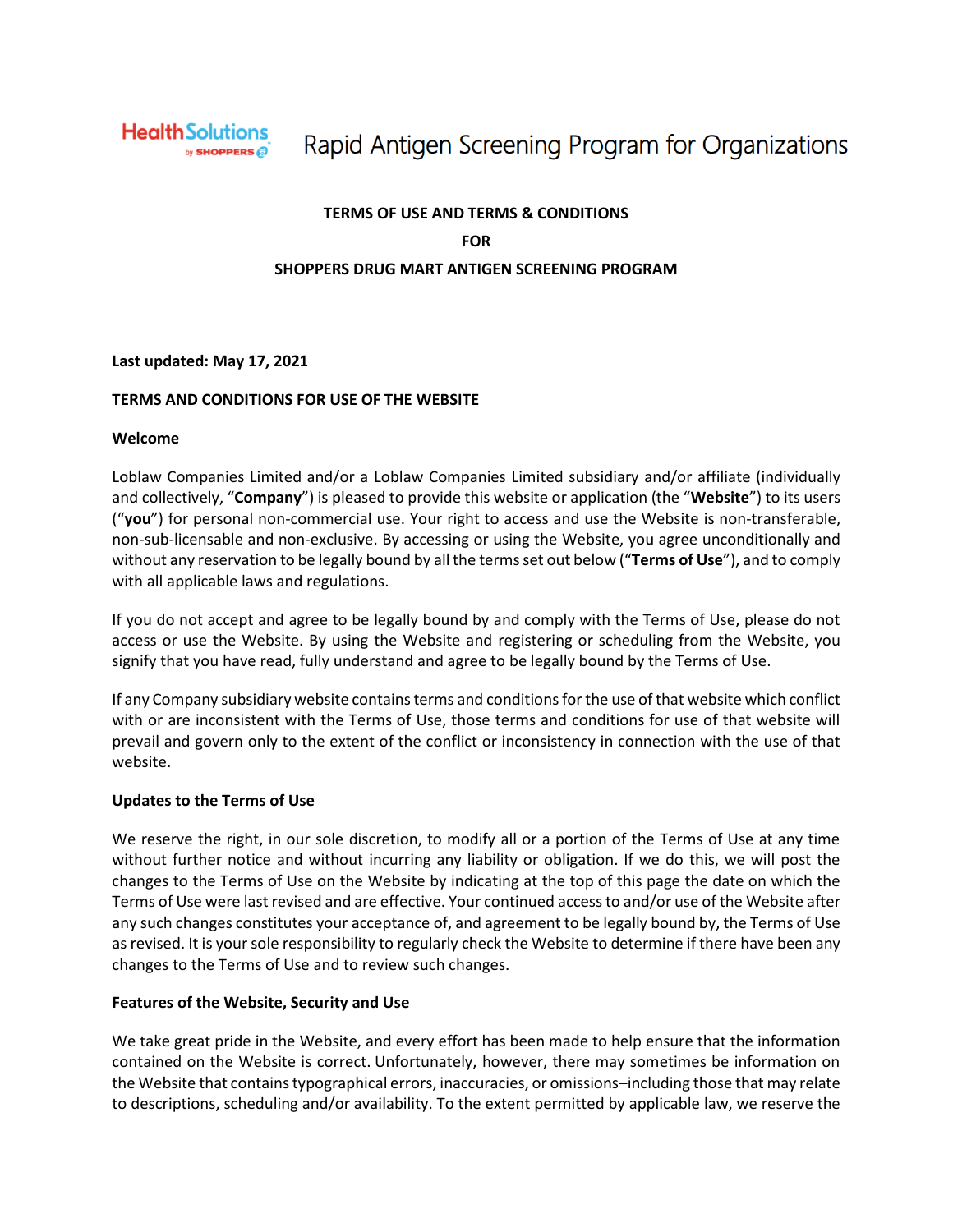right to correct any errors, inaccuracies or omissions and to change or update information or modify or cancel purchase orders if any information on the Website is inaccurate at any time without prior notice (including after you have registered or booked).

Your safe and secure online registration and booking experience is our top priority. As such, we routinely monitor the Website for suspicious activity. However, the transmission of data or information over the internet or other forms of networks may not be secure, and is subject to possible loss, interception or alteration while in transit. We do not assume any liability for any damage you may experience or costs you may incur as a result of any electronic transmissions over the internet or otherwise on or within the Website. In no event will the information you provide on or through the Website be deemed to be confidential, create any fiduciary obligations to you on our part, or result in any liability to you on our part in the event that such information is inadvertently released by us or accessed by third parties without your consent.

# **Discontinuance or Modification of the Website**

You acknowledge and agree that we reserve the right at any time to modify or discontinue the whole, or any part of the Website, including services offered thereon, without notice, and that we will not be responsible or liable, directly or indirectly, to you or any other person or entity for any loss or damage of any kind incurred as a result of any such modification(s) or discontinuance.

#### **Personal Information**

The Website permits you to enroll and register for the Shoppers Drug Mart Antigen Screening Program, and purchase COVID-19 antigen screening kits. Should any personal information be provided by you on the Website, you retain all ownership in and to such data. You are solely responsible for maintaining the accuracy of the data within your control. You grant to Company and any assigned organizations all necessary licenses in and to your information as necessary for Company.

# **Intellectual Property**

This Website and all of its content are protected by copyright. The Website also contains many valuable trademarks ("**Trademarks**"), names, logos, designs, package designs, copyrighted works and other proprietary materials that are owned by Company, licensed to Company or otherwise provided by a third party to Company (collectively, "**Proprietary Materials**"). Notwithstanding any other term or condition in these Terms of Use, Company, or the applicable third party, retains ownership of all Proprietary Materials in, on and from the Website. All Proprietary Materials are protected by Canadian and international intellectual property laws.

Except as expressly stated therein, no other use is permitted and no part of the content of the Website may be copied, resold, reproduced, distributed, republished, downloaded, represented, displayed or transmitted by any method whatsoever, including electronic, mechanical, or by photocopying, recording or otherwise, without the prior written permission of Company or the owner of the intellectual property right. You may copy Proprietary Materials (other than the Trademarks) in limited quantities for your personal, non-commercial use provided that any copyright notice affixed to the Proprietary Materials on the Website remains affixed to the copied Proprietary Materials. You may not use any software, data mining tools, bots, automated tools, engines, agents, devices or similar data gathering and extraction tools to scrape, navigate, search or collect any information from the Website and the Proprietary Materials.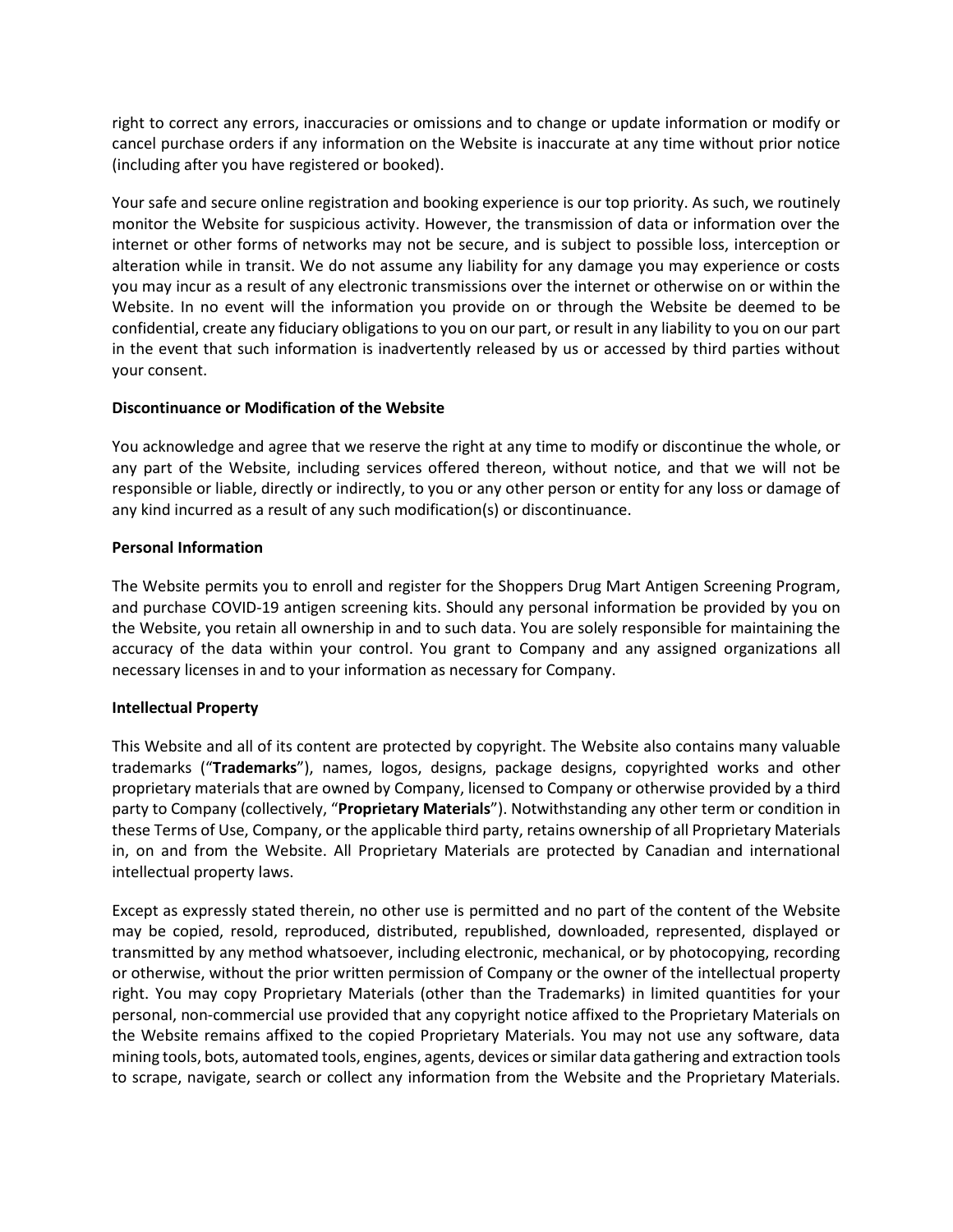Company reserves the right to restrict your use of the Website at any time, which may include terminating your permission to make personal copies of Proprietary Materials.

Nothing contained herein shall be construed as conferring by implication or otherwise any license or right to use, copy or reproduce any of the Trademarks. Therefore, the use, copying or reproduction of the Trademarks for any reason without the express prior written permission of Company is strictly prohibited.

You are prohibited from using the Website to post or transmit any unlawful, threatening, libelous, defamatory, obscene, scandalous, inflammatory, pornographic, infringing, or profane material or any material that could constitute or encourage unlawful conduct. Company may from time to time monitor or review material transmitted or posted using this Website and reserves the right to delete any material we deem, at our sole discretion, inappropriate. However, we are under no obligation to do so and assume no responsibility or liability arising from any material posted or transmitted using the Website.

#### **Representations and Warranties**

You hereby represent and warrant to Company now and at all times during your access and use of the Website, and Company is relying on your representations and warranties in allowing You to use and access the Website, that: (i) you are a resident of Canada, and your use of the Website is not contrary to applicable Canadian laws; and (ii) any information that you provide at any time to Company is true, accurate, and complete.

#### **Disclaimer and Limitation of Liability**

Your use of the Website and material from the Website is at your own risk.

To the extent permitted by the applicable law, neither Company, any of its affiliates, executives, managers, employees, licensors, content providers, service providers, representatives and agents (collectively, "**Representatives**"), nor any other party involved in creating, producing, or delivering the Website are liable for any damages whatsoever arising out of your access to, or use of, the Website. Without limiting the foregoing, the Website is provided "AS IS" AND WHEN AVAILABLE, WITHOUT WARRANTY OF ANY KIND EITHER EXPRESSED OR IMPLIED, INCLUDING BUT NOT LIMITED TO, THE IMPLIED WARRANTIES OF MERCHANTABILITY, FITNESS FOR A PARTICULAR PURPOSE, OR NONINFRINGEMENT. ALL CONDITIONS, REPRESENTATIONS AND WARRANTIES, WHETHER EXPRESS, IMPLIED, STATUTORY OR OTHERWISE ARE HEREBY DISCLAIMED TO THE FULLEST EXTENT PERMITTED BY LAW.

COMPANY MAKES NO REPRESENTATION OR WARRANTY THAT: (I) THE WEBSITE WILL BE COMPATIBLE WITH YOUR DEVICE, COMPUTER AND SOFTWARE; (II) THE WEBSITE WILL BE AVAILABLE OR WILL FUNCTION WITHOUT INTERRUPTION OR ERROR OR THAT CONTENT LOSS WILL NOT OCCUR; (III) THE USE OF THE WEBSITE WILL BE FREE OF ANY VIRUSES, TROJAN HORSES, WORMS OR OTHER DESTRUCTIVE, INTRUSIVE OR DISRUPTIVE COMPONENTS; (IV) THE TRANSMISSION OF INFORMATION TO AND FROM THE WEBSITE WILL BE SECURE; (V) THE USE OF THE WEBSITE WILL NOT INFRINGE THE RIGHTS (INCLUDING, WITHOUT LIMITATION, INTELLECTUAL PROPERTY RIGHTS) OF ANY PERSON; OR (VI) THE USE OF THE WEBSITE WILL NOT CAUSE ANY DAMAGE TO YOUR DEVICE, COMPUTER SYSTEMS, SOFTWARE OR ELECTRONIC FILES.

COMPANY AND THE REPRESENTATIVES WILL NOT UNDER ANY CIRCUMSTANCES BE LIABLE TO YOU OR ANY OTHER PERSON OR ENTITY FOR ANY DAMAGES WHATSOEVER ARISING FROM, CONNECTED WITH, OR RELATING TO THE WEBSITE. YOU AGREE THAT NEITHER COMPANY NOR THE REPRESENTATIVES HAVE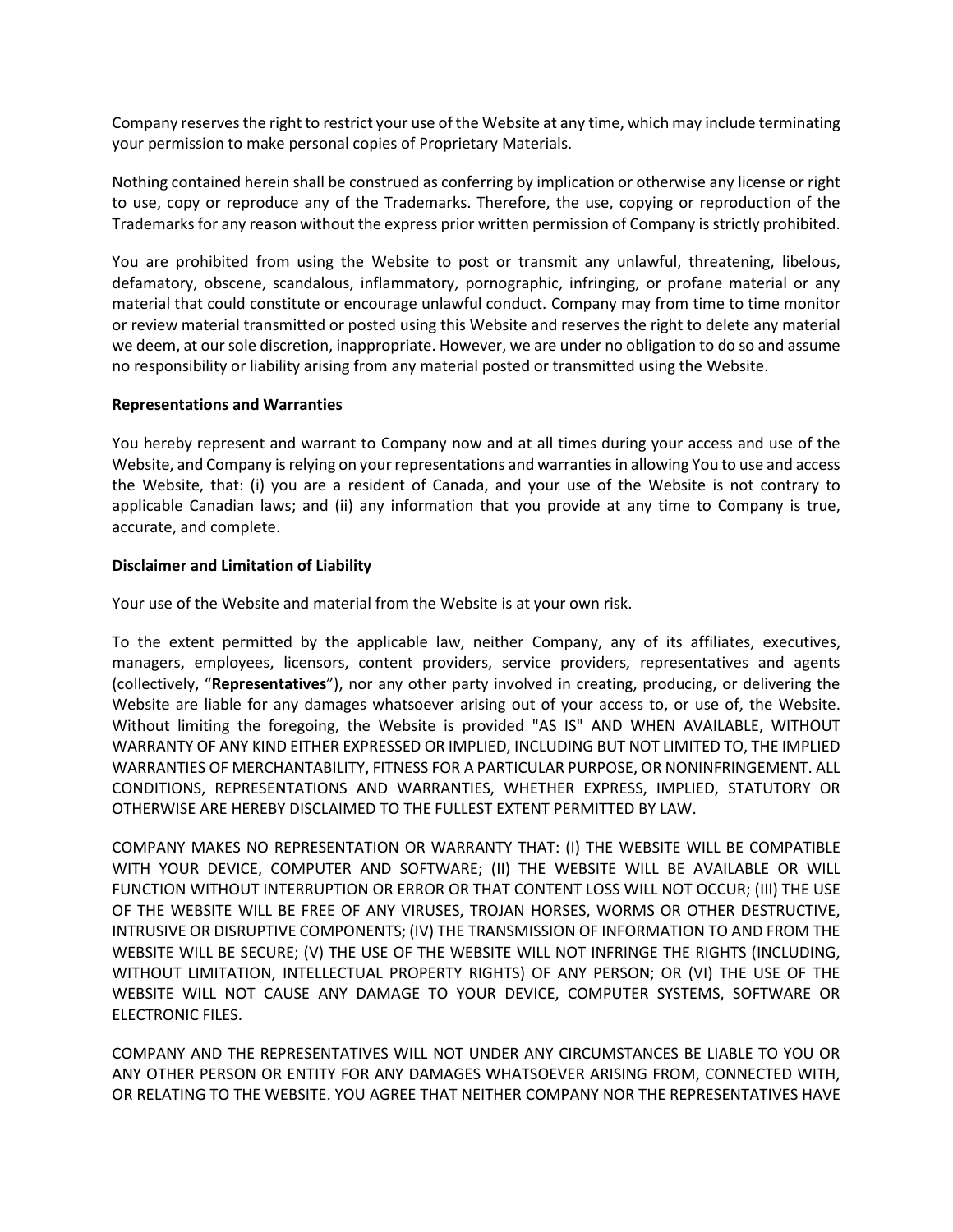ANY LIABILITY IN CONNECTION WITH THE WEBSITE OR ITS CONTENT TOWARDS YOU OR ANY OTHER PERSON OR ENTITY WITH RESPECT TO ANY LOSS OR DAMAGE WHATSOEVER, IN PARTICULAR, ANY CONSEQUENTIAL, INDIRECT, PUNITIVE, EXEMPLARY, CONSEQUENTIAL OR SPECIAL DAMAGES ARISING OUT OF THE USE OF THE WEBSITE OR ACCESS THERETO, OR ANY INCONVENIENCE, DELAY OR IMPOSSIBILITY OF ACCESS OR USE RELATING TO THE WEBSITE, OR TO THE CONTENT OF ANY RELATED SITE, OR THE FAILURE OF SUCH A SITE AND/OR RELATED WEBSITE.

YOU EXPRESSLY ACKNOWLEDGE THAT COMPANY HAS ENTERED INTO THIS AGREEMENT WITH YOU AND MAKES THE WEBSITE AVAILABLE TO YOU, IN RELIANCE UPON THE LIMITATIONS AND EXCLUSIONS OF LIABILITY AND THE DISCLAIMERS SET FORTH HEREIN, AND THAT THE SAME FORM AN ESSENTIAL BASIS OF THE BARGAIN BETWEEN YOU AND COMPANY. YOU EXPRESSLY AGREE THAT THE LIMITATIONS AND EXCLUSIONS OF LIABILITY AND THE DISCLAIMERS SET FORTH HEREIN WILL SURVIVE, AND CONTINUE TO APPLY IN THE CASE OF A FUNDAMENTAL BREACH OR BREACHES, THE FAILURE OF ESSENTIAL PURPOSE OF CONTRACT, THE FAILURE OF ANY EXCLUSIVE REMEDY, OR TERMINATION OF THIS AGREEMENT.

# **Indemnity**

If any claim, action or demand is instituted against Company or any other related party arising out of or relating to your use of the Website (including, without limitation, any claims relating to any violation by you of any law, regulation or order (local, domestic or foreign) in relation to the use of the Website), you will indemnify, defend and hold harmless Company, or any other related party from such action at your own expense on behalf of Company, or any other related party and shall pay all damages, fees, fines, costs or other amounts attributable to such claim, action or demand.

# **Termination**

If you breach any provision of these Terms of Use we may decide that you are no longer eligible to use the Website. We may, in our sole discretion, change, suspend or terminate, temporarily or permanently, your access and use of the Website, or any part thereof, any of its features at any time, for any reason, without any notice or liability to you or any other person or entity. If your permission to use the Website is terminated by us for any reason, the agreement formed by your acceptance of the Terms of Use will nevertheless continue to apply and be binding upon you in respect of your prior use of the Website and anything relating to or arising from such use. If you are dissatisfied with the Website or with the Terms of Use, then your sole and exclusive remedy is to discontinue using the Website.

# **Material Errors, Technical Problems or Fraud**

We reserve the right to withdraw or temporarily change or suspend all or part of the Website in any way, in the event of a material error, omission, technical problem, computer virus or bugs, tampering, unauthorized intervention, fraud, technical failure or any other cause beyond our reasonable control that interferes with the proper conduct of any aspect of the Website as set out in these Terms of Use. Any attempt to deliberately damage the Website or to undermine the legitimate operation of the Website in any way (as we may determine in our sole discretion) could be a violation of criminal or civil laws and should such an attempt be made, we reserve the right to seek remedies and damages to the fullest extent permitted by law.

# **Links to Other Websites**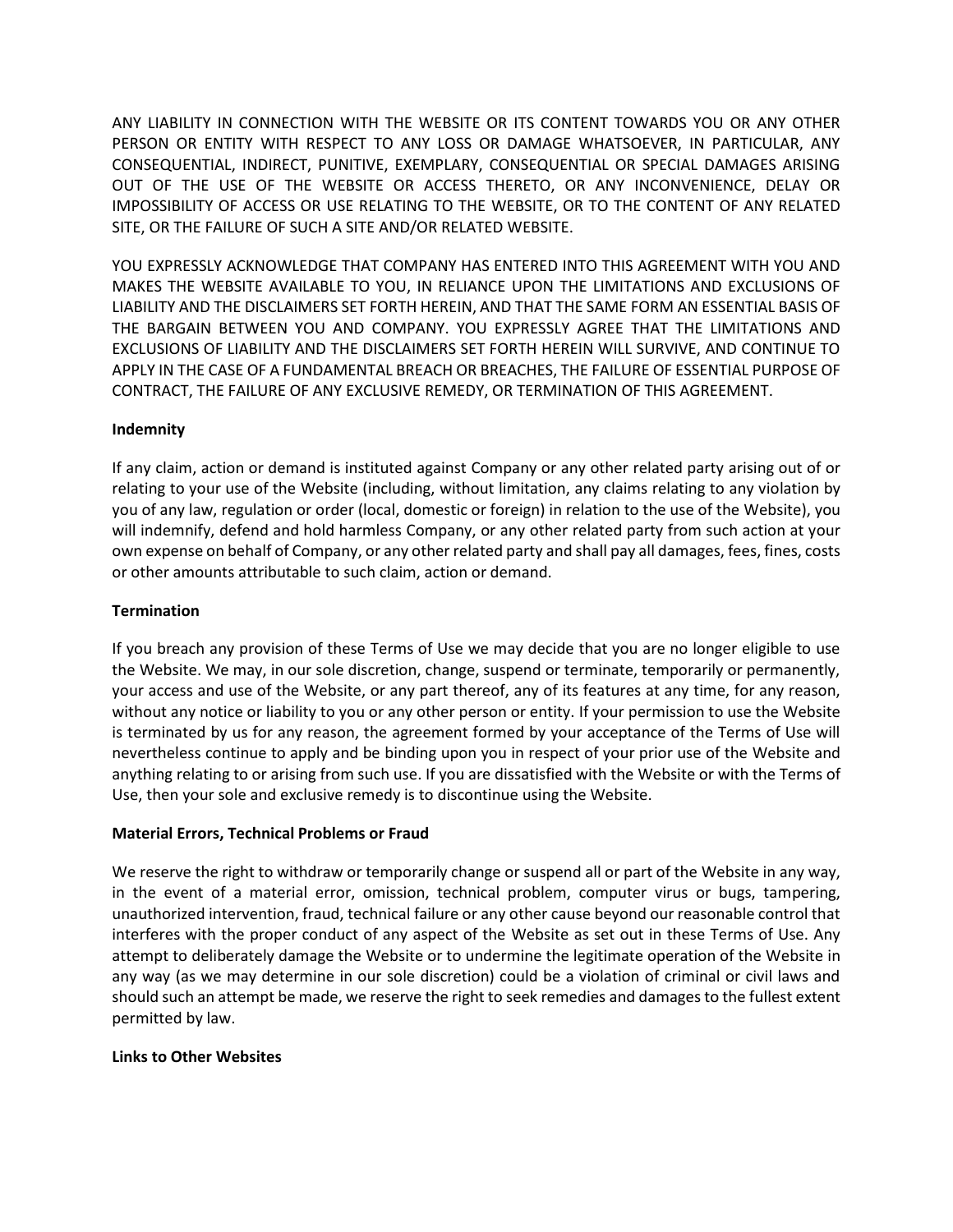Company has not reviewed any of the websites that may be linked to this Website and offers no guarantee to you that the information on such other linked websites is up-to-date, correct or complete. Your linking to any websites from the Website is at your own risk. By linking to a website or permitting a link to the Website, Company does not endorse the website operator or the content of the linked website.

# **Idea Submission/Use of Information**

Company does not accept unsolicited ideas for new products, packaging, marketing, advertising, research, business operations and the like. Should you ignore this policy and submit an idea to Company, you agree that the idea becomes and remains the sole and exclusive property of Company without further liability or compensation to you, and you hereby waive any moral or other rights you may have in the material you submit in favour of Company.

If you submit to Company any information, including but not limited to feedback, data, questions, comments, suggestions, or the like, such information shall not be deemed confidential. All such submissions shall be deemed the property of Company, and your submission of information shall constitute an assignment to Company of all worldwide rights, titles, and interests in such information. Company will not be liable for any use or disclosure of such information. Company will not have any obligation to store such information or keep such information confidential and will be free to reproduce, use, disclose and distribute the information to others without limitation. Company will be free to use any ideas, concept, know-how or techniques contained in such information for any purpose whatsoever, including but not limited to developing, manufacturing and marketing products which incorporate or otherwise rely upon such information.

Company welcomes your comments and suggestions on the Website, but Company does not seek to solicit any confidential or proprietary ideas, suggestions, materials or other information relating to developing, designing, redesigning, modifying, manufacturing or marketing its products or services. By submitting information to Company, you acknowledge and warrant that Company may publish such information, use it as part of its operations, and incorporate its concepts in Company products and services without liability or compensation to you.

# **Severed Provisions and Entire Agreement**

If any provision of the Terms of Use is unenforceable, that provision shall be deemed severed from this agreement and shall not affect the validity and enforceability of the remaining provisions.

This is the entire agreement between the parties relating to the subject matter.

# **Applicable Law**

Company makes no representations that the Website is appropriate, legal or available for use in jurisdictions other than Canada. Those who access or use the Website from other jurisdictions do so at their own volition and risk, and are responsible for compliance with all applicable law (local, domestic and international).

For all Canadian residents (excluding residents of the Province of Quebec), to the extent permitted by the applicable law, you agree that the laws of the Province of Ontario and the federal laws of Canada applicable therein govern any use of this Website, without regard to rules relating to conflict of laws that would apply the substantive laws of another jurisdiction, including with regard to any dispute arising out